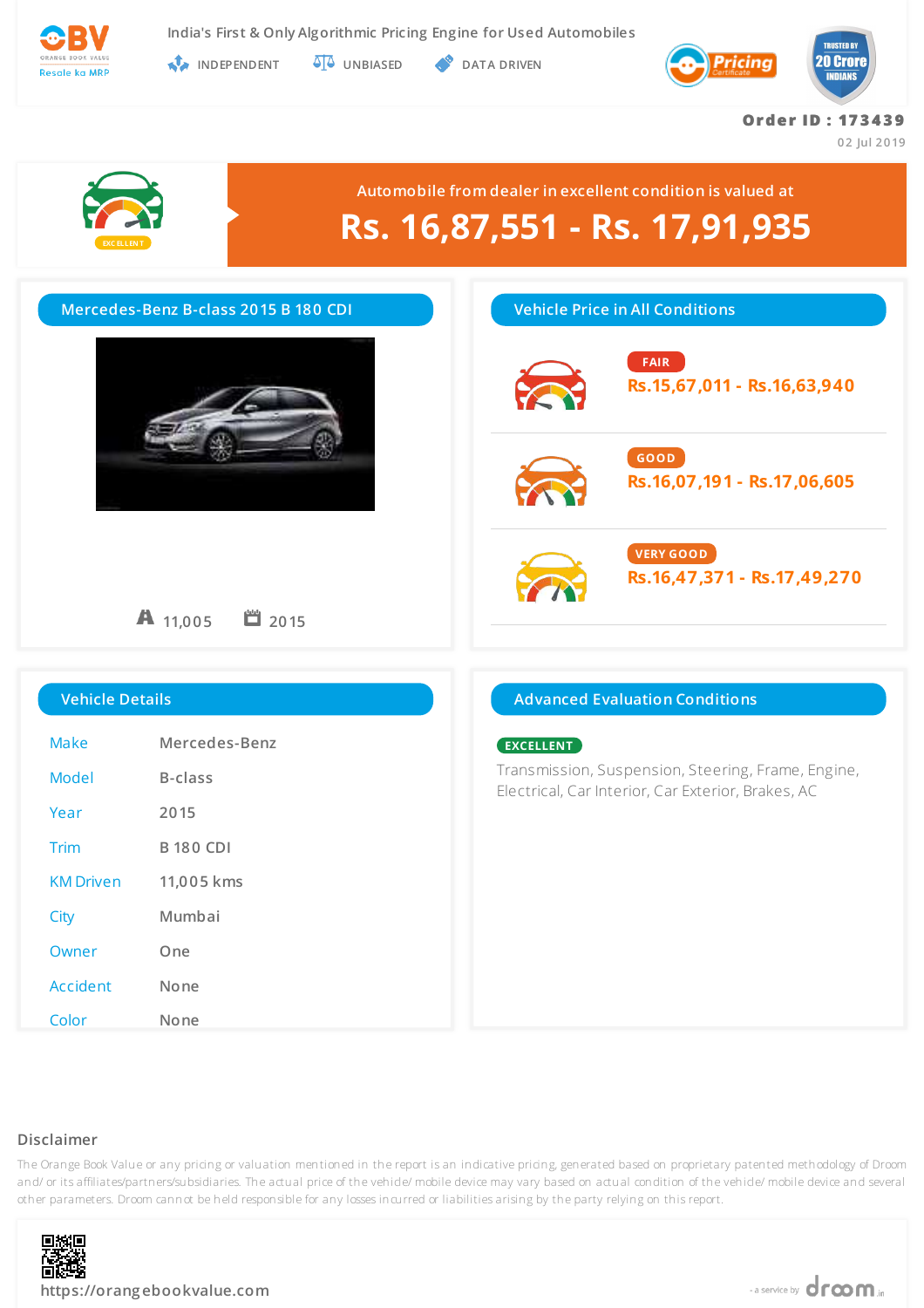| ORANGE BOOK VALUE |  |
|-------------------|--|
| Resale ka MRP     |  |

**India's First & Only Algorithmic Pricing Engine for Used Automobiles**

**INDEPENDENT UNBIASED DATA DRIVEN** 



**Or de r ID : 17 3 4 3 9**

**02 Jul 2019**







**What Others**  $\bullet$ **Paid Rs. 20,62,008**

| <b>Next 3 Year Depreciation of Vehicle</b> |              |                                          |              |  |  |  |  |
|--------------------------------------------|--------------|------------------------------------------|--------------|--|--|--|--|
| <b>Estimated Buying Price From Dealer</b>  |              | <b>Estimated Selling Price To Dealer</b> |              |  |  |  |  |
| 2020                                       | Rs.14,41,729 | 2020                                     | Rs.12,97,522 |  |  |  |  |
| 2021                                       | Rs.12,72,454 | 2021                                     | Rs.11,45,178 |  |  |  |  |
| 2022                                       | Rs.11,33,427 | 2022                                     | Rs.10,20,058 |  |  |  |  |

# **Disclaimer**



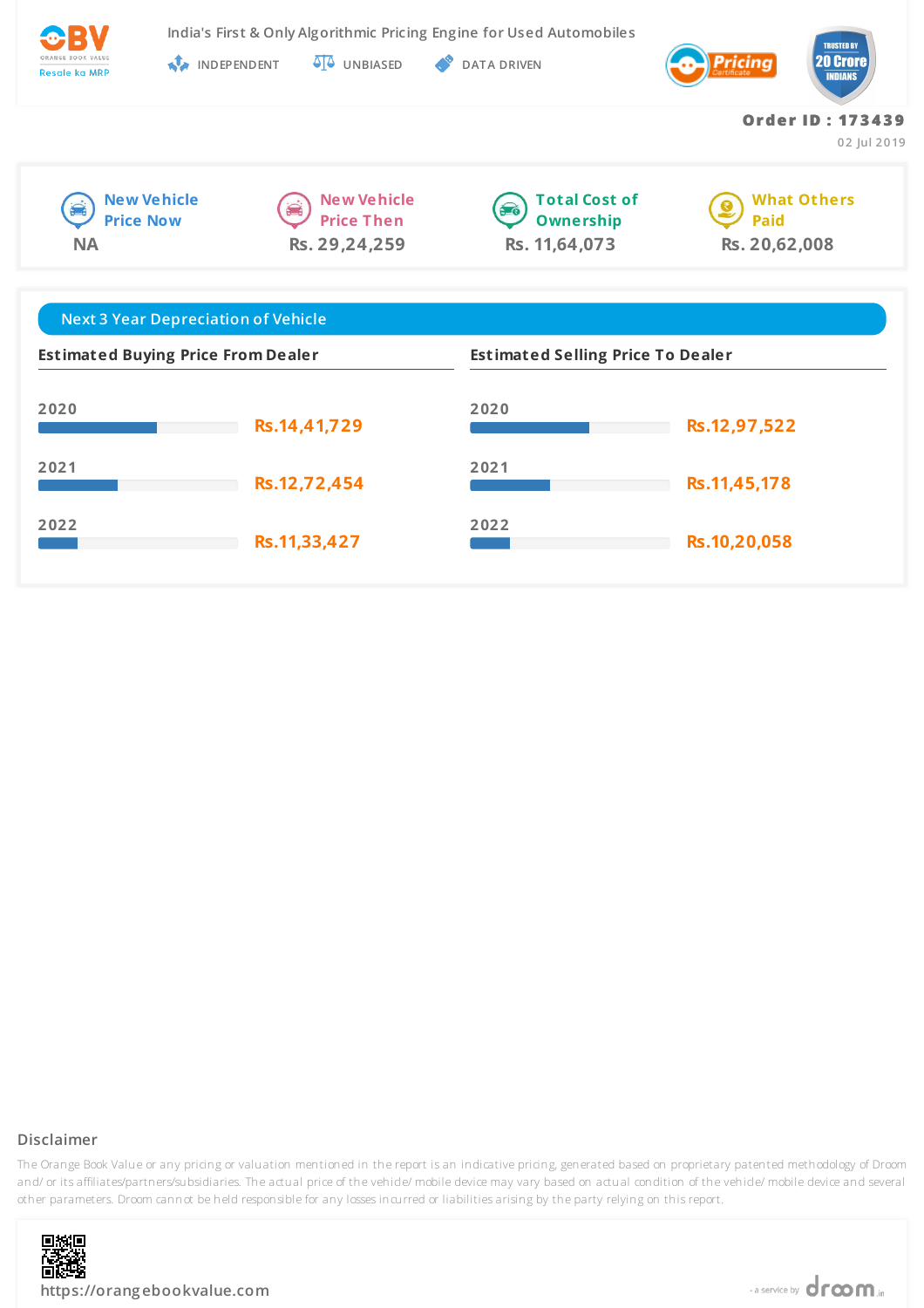

**INDEPENDENT UNBIASED DATA DRIVEN** 



# **Or de r ID : 17 3 4 3 9**

**02 Jul 2019**



**Similar Listing s for Past 90 Days Similar Orders for Past 90 Days** Similar Listings for Past 90 days



**Similar Listing s for Lifetime Similar Orders for Lifetime** Similar Listings for Lifetime



Similar Orders for Past 90 days



Similar Orders for Lifetime



# **Disclaimer**

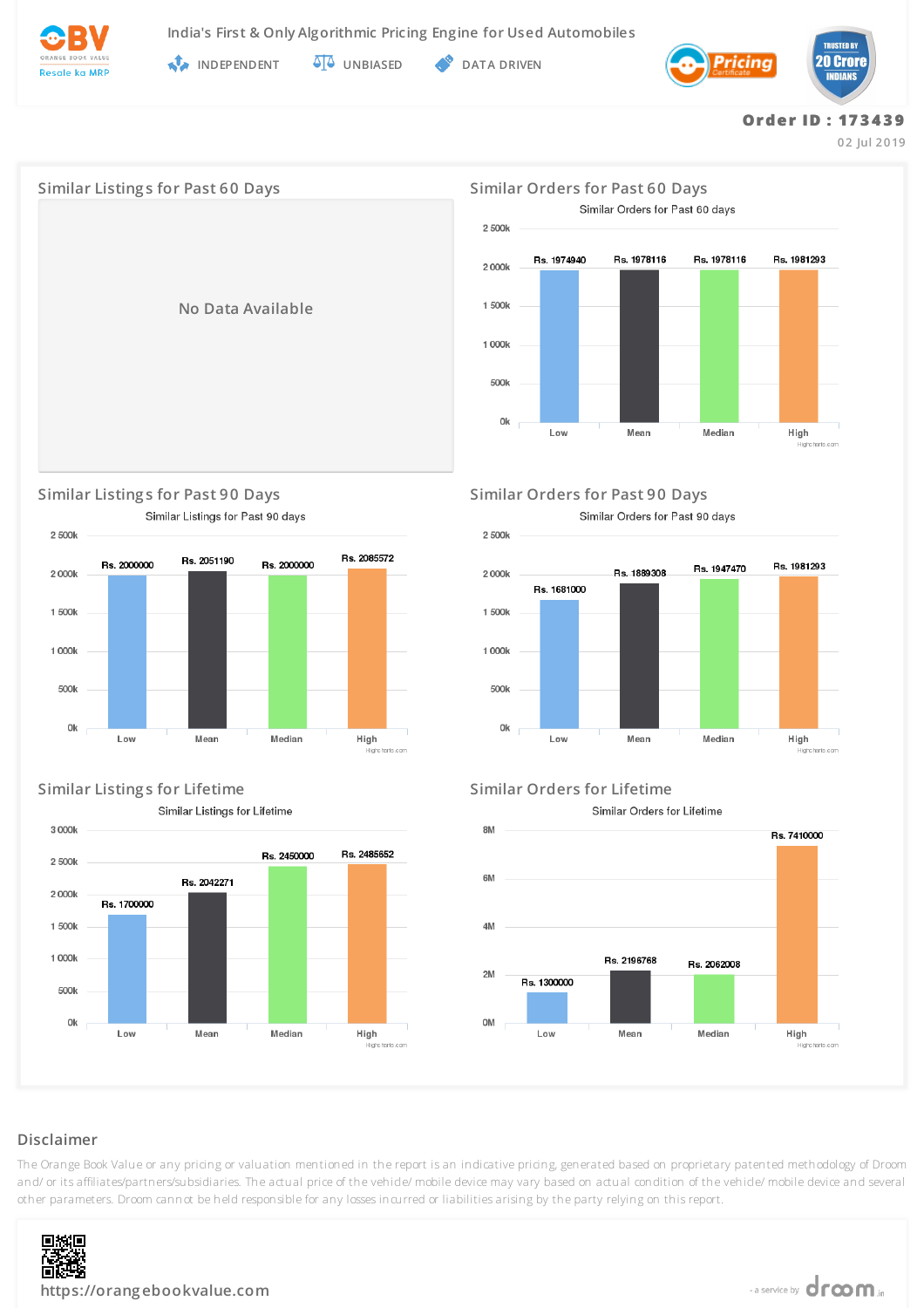

**India's First & Only Algorithmic Pricing Engine for Used Automobiles**

**INDEPENDENT AT UNBIASED PATA DRIVEN** 



**02 Jul 2019**

# **Component Health Check**

**A vehicle undergoes enormous wear and tear with time. It is often imperative to inspect and replace parts of the vehicle on a timely basis to keep it in prime condition. These aspects often go unnoticed and become real pain points with time. Use the Component Health Check for maintaining your vehicle components without any hassles. It would provide the list of parts to be inspected every subsequent year based on their age to help you find out the parts needing replacement.**



# **Disclaimer**